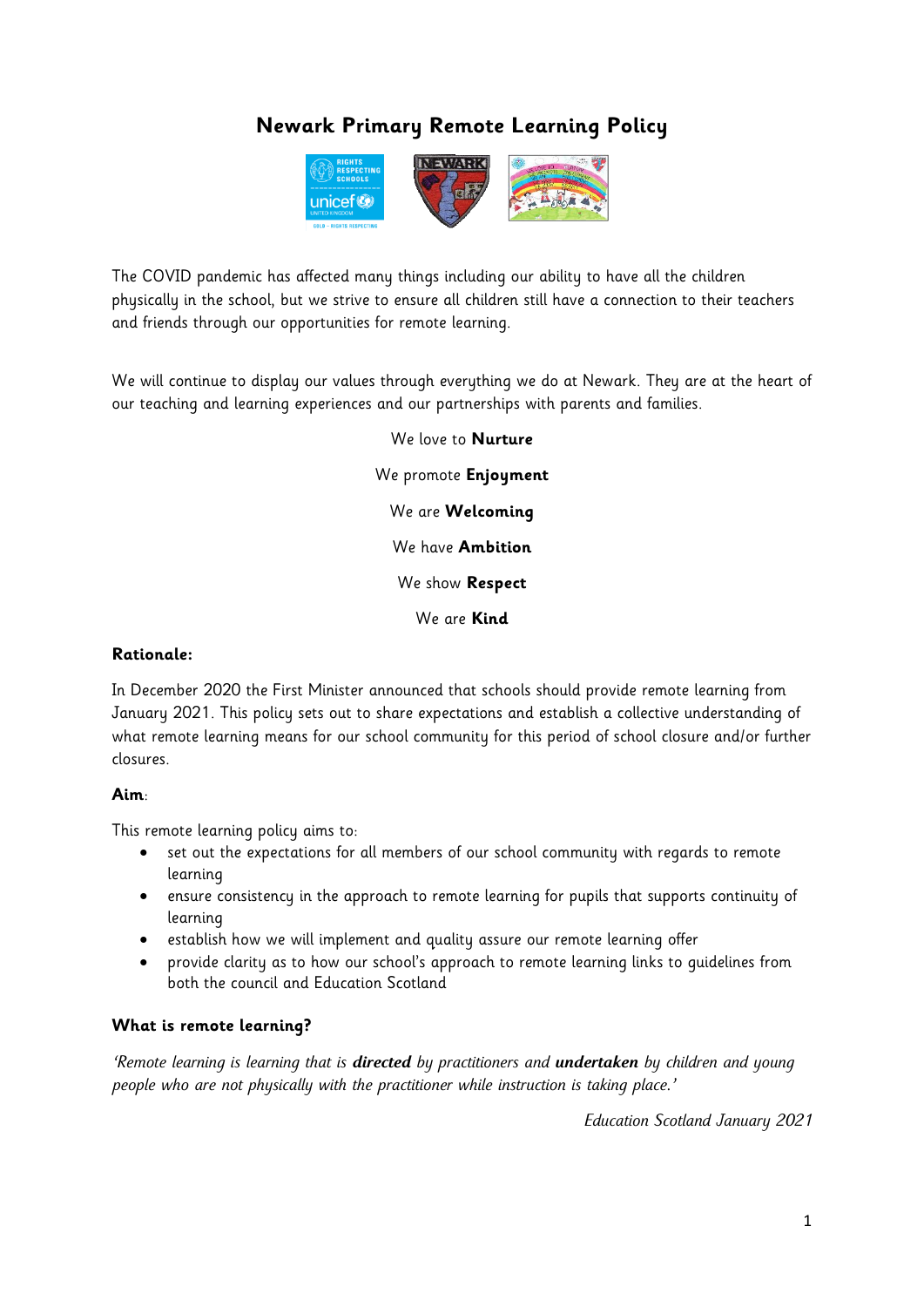# **What will remote learning look like for learners?**

*"Learners should not engage in online learning for the entirety of the school day. Learning may include activities such as research tasks, project work, practical opportunities, discussions and other activities that can be carried out away from a digital device."* 

*Education Scotland January 2021*

In Newark Primary School learners can expect:

- Daily 'Live' check ins with their teacher- once through MS Team meeting and the other on the chat facility for pastoral care
- Daily Learning experiences from their teachers- these will include a variety of recorded content to support the learning. Recorded content can include audio/ video over PowerPoints, video clips of class teacher, ClickView, Oak National Academy, BBC bitesize, esgoil, YouTube links
- Follow up tasks linked to teaching. These may be written, oral or through play/ creating/ modelling etc.
- Their day to have non-screen time activities as well as time online
- Weekly tasks to be on the school website, on the Team and paper copies will be available for collection from the school
- Support for learning opportunities through live check ins or direct slots with a teacher
- Tasks set on BugClub for reading, Sumdog activities for numeracy/ spelling and use of any other online platforms that are used in class- these will be dependent on the age and stage of the children
- Daily literacy and numeracy tasks where work can be submitted for feedback from the teacher
- Work planned for them that meets their learning needs
- Opportunities for challenge tasks if they wish to try them- some children may also be directed to these by their teacher
- To submit work onto their file in their Team, send as an email, or send photos to the Direct Message (DM) facility on Twitter
- **Teachers to assess the work submitted and provide feedback through Glow email to access** themselves. Teachers will make contact with families to discuss preferred method of communication
- A Health and Wellbeing focus on a Wednesday and Emotion Works lesson from the nurture teacher
- **•** Opportunities to check in with Miss Campbell (Nurture Teacher) through Teams or by any method that suits the family
- Tasks linked to their class topics including art, science, technology, music depending on the topic
- Weekly opportunities for outdoor learning and creativity
- Opportunities to 'chat' and 'play' with other pupils through the 'Playground' channel on their Team or through their live sessions

# **What is the role of parents?**

*"Parents and carers want the very best for their children. It is important to stress that, in a period of remote learning, parents and carers are not expected to be teachers and we understand that many will be juggling work and childcare."*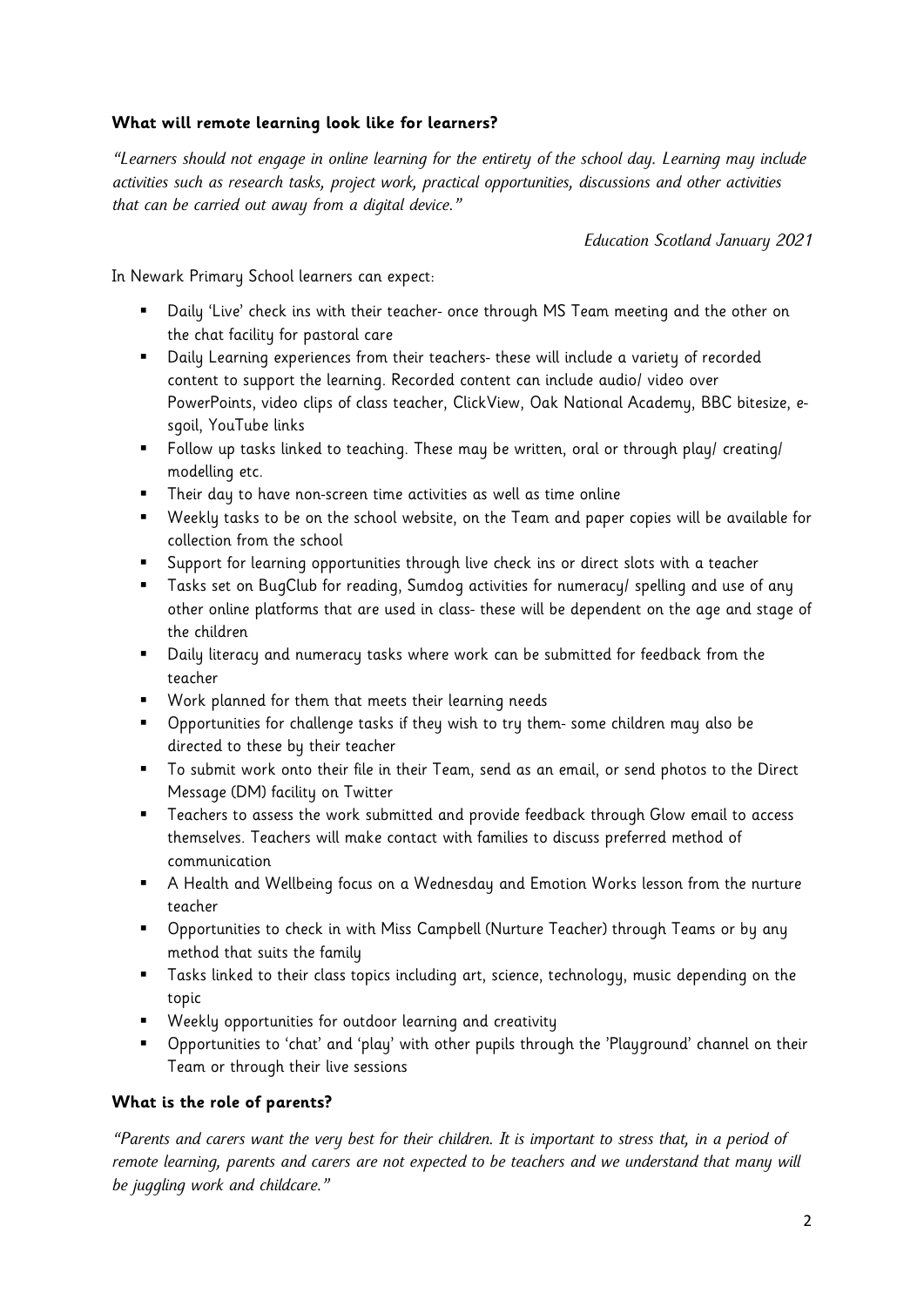In Newark Primary the role of the parent is to:

- Be actively involved in remote learning opportunities to ensure the children have their right to an education whilst not physically in school (UNCRC Article 28 & 29)
- Support their child to establish routines that suit each family's individual situation
- Support access to live check ins when possible (there is no pressure to attend all check ins over the week if you have other commitments/ sharing devices)
- Adopt realistic expectations about what remote learning will look like in your house. This will not be the same as what a day would look like in school. Parents are parents first and foremost
- Support emotional wellbeing and understand all behaviour is communication. Class teachers/ Nurture teacher can support with this
- Contact the class teacher or Miss Campbell (Nurture Teacher) if you have concerns over your child's mental health or emotional wellbeing
- Encourage your child to participate in Wellbeing Wednesday activities
- Encourage opportunities to have outdoor time regularly
- Support the teachers and school by communicating regularly if you have concerns
- Check emails/ Twitter regularly so you have the up to date information
- Provide your opinions and feedback through any questionnaires/ FORMS/ Twitter Polls etc. that are sent to help improve our offer
- Advise the school if your child will be absent from online learning/ hub due to illness
- Access the supports in school to assist parents with home learning (some examples at the end of the policy)
- Contact SMT if you have any concerns around child protection (Mrs O'Hagan), additional support needs (Mrs McGroarty) or engagement with remote learning/ access to hub (Mr Blyth)
- Contact Miss Iddon if your child has technical difficulties
- Contact Mr Blyth if you believe you don't have appropriate access to online learning
- Ensure that only the children use MS Teams. If parents have questions or queries they should make contact with the school through the normal ways.

#### **What is the role of pupils?**

#### **In Newark children will:**

- Make contact with their teacher at least every 2 days to check in and make sure they are safe
- Access their Team to see their friends, share their work and interact with their teacher
- Complete as many tasks as they can at home, and share what they have done with school
- Contact their teacher/ support staff member for help on Teams if they need it
- Try to have a daily routine which includes work (online and independent) and play
- Join in with Wellbeing Wednesday tasks and contact Miss Campbell for a check in if they wish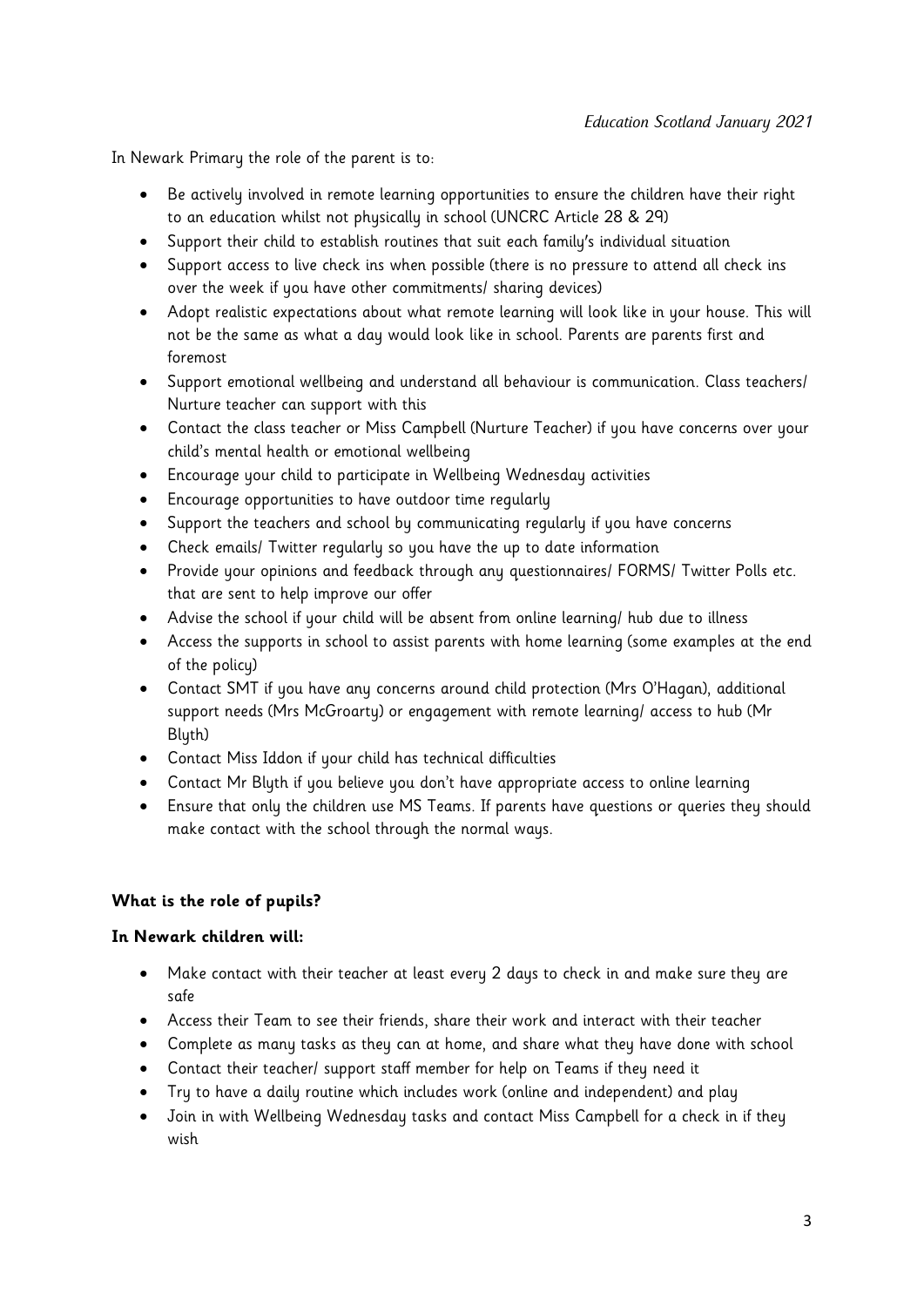- Follow the instructions given by their teacher for live check ins e.g. mute when not speaking, use the 'hand up' to let the teacher know they have an answer- these will depend on the age and stage of the children
- Use appropriate language when using the chat facility on Teams- don't write anything you wouldn't say to your granny! Always remember to be kind.
- Try to share some work with their teacher that they have been completing every week. This can be uploaded to Teams, photo sent by email/ DM through Twitter

## **What is the role staff?**

*'Class teacher retains responsibility for planning and organising children's and young people's learning, with learning supported by parents and carers'* 

*Education Scotland January 2021*

In Newark the teacher's role will be:

- Planning/organising children's progression of learning (children to continue to develop their knowledge and skills with 'new learning')
- Planning/organising children's learning on Teams
- Planning/organising children's learning in Home Learning Packs (children to have access to physical resources e.g stationery, jotters etc.)
- Providing a weekly overview for children to follow at home/in the hub
- Assessing children's learning and providing feedback on Teams
- Ensuring engagement for all by providing motivating, relevant and differentiated learning activities
- Providing high quality interactive learning methods on Teams for all curricular areas (own or recorded content to support the learning)
- Providing a balance of 'live' learning and independent learning
- Providing 'live' check-ins (either on video/dialogue on Teams)
- Organising regular video check-ins/reflection time (whole class and/or small groups, to ensure there are opportunities for engagement with the class)
- Daily registration of learners on Teams (report to Acting DHT if a child has not engaged on Teams for more than two days)
- Updating the 'Pupil Engagement' sheets (highlight any concerns immediately to the HT/DHT)
- Promoting engagement on Twitter (minimum one message per day)
- Attend the Hub in school to support learners one day a week- whilst teachers are in the hub they will not be on their Team

In Newark Primary Support Staff will:

 Support learning in the Hub 3 days a week (or as needed to cover absence or additional children)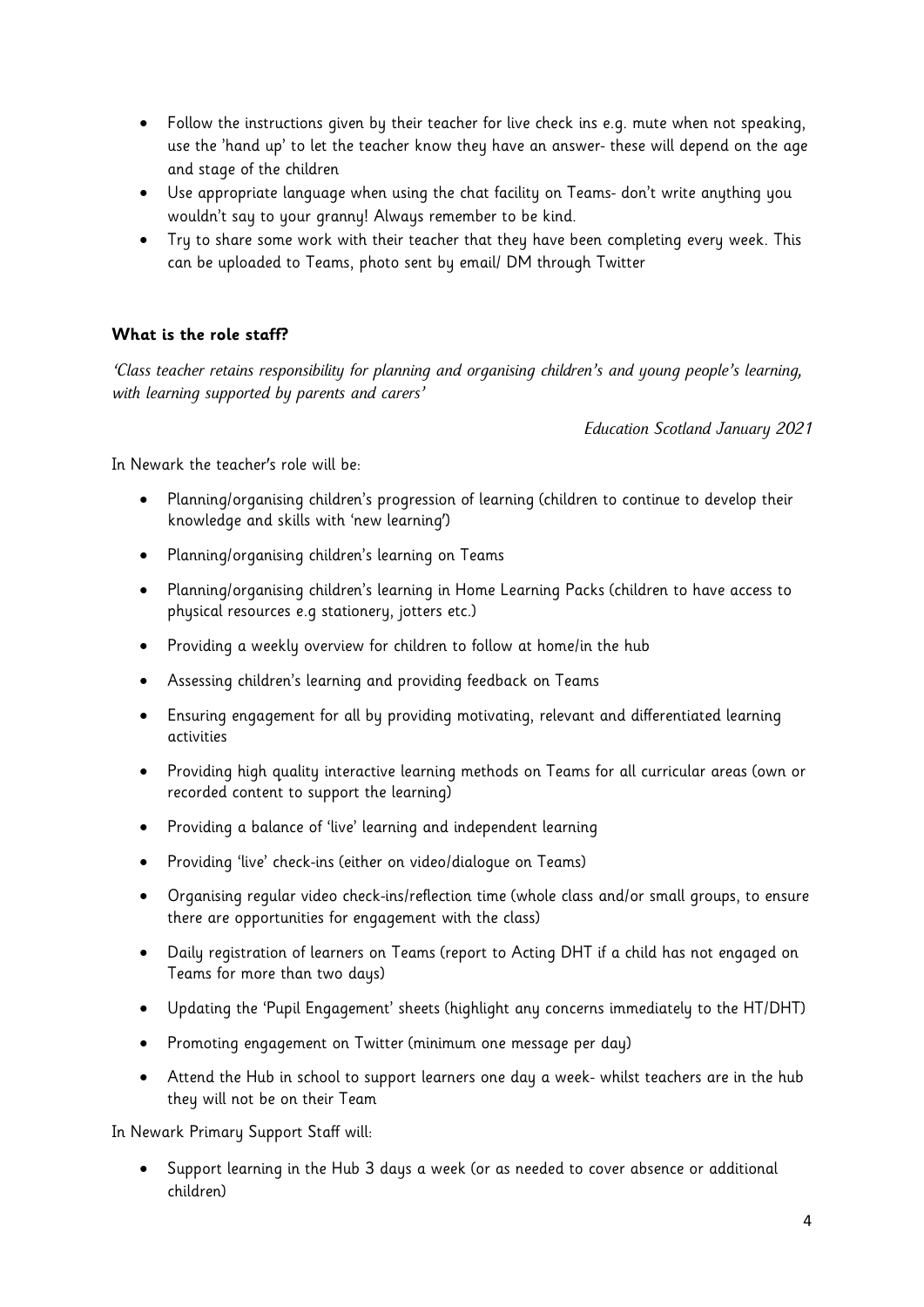- Be on Teams whilst working from home to support the children with their learning whilst working from home
- Attend Live check ins from home
- Undertake a variety of professional development activities/ professional reading which is directly linked to their role in school

In Newark the HT & DHT's will:

- Create a shared understanding between home and school of the remote learning approach, including roles and responsibilities of staff and parents
- Consult with staff, children and parents to create a Newark Remote Learning policy
- Support families if there are issues regarding 'digital exclusion/ vulnerabilty', provision of devices and connectivity issues
- Support staff if there are issues regarding 'digital exclusion', provision of devices and connectivity issues
- Work in partnership with agencies to support digital provision (for staff and children)
- Coordinate the hub (rotas of staff, hub registers, communication with parents etc)
- Monitor the attendance/well-being of children in the hub/at home (communicate with parents if needed)
- Update staff with information on recorded content (West Partnership, Clickview, e-Sgoil, BBC Bitesize, Oak National Academy)
- Monitor pupil engagement with remote learning (communication with parents if needed)
- Monitor provision of learning on Teams / Home Learning Packs
- Ensuring there is a consistently high quality learning provision (consistent approach across the school)
- Share the Inverclyde Digital Safeguarding Policy with staff and ensure it is being used consistently
- Gather feedback from remote learning provision (staff, children and parents)
- Sharing resources/ideas across the cluster
- Promoting remote learning/engagement on Twitter

# **What will happen if pupils are not engaging?**

It is important that we track pupils' engagement in remote learning to identify families who may need additional support to access the remote learning provision. As well as this tracking engagement in remote learning will be a key function of our safeguarding responsibilities to children as well as supporting pupil and family well-being.

- Class teachers will monitor engagement weekly and record
- Acting Depute Head (J. Blyth) will be link Senior Leadership Team (SLT) for engagement tracking and will collate engagement statistics weekly
- **Teachers will make contact with parents to support any barriers to engagement if there has** been no contact after two days- this will be through preferred method of communication initially
- If teachers are unable to make contact, SLT will text, phone, make home visits to those with no contact